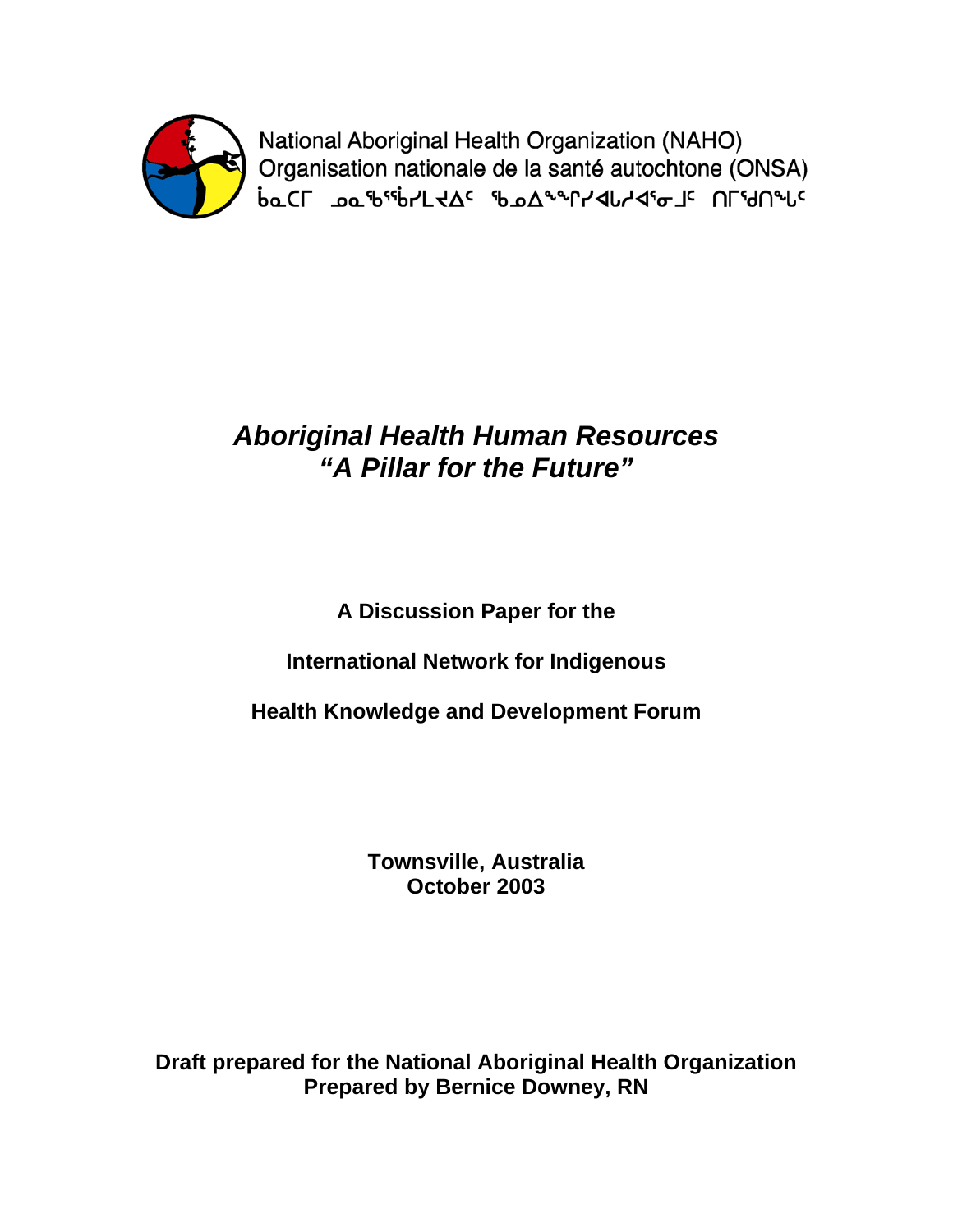## **TABLE OF CONTENTS**

|                                                                     | 1                        |
|---------------------------------------------------------------------|--------------------------|
| Background-<br>Health Human Resource Planning For Aboriginal People | 1                        |
| Canadian Health Human Resources - What we know                      | 3                        |
| Aboriginal Health Human Resources (HHR) - What we know              | $\overline{\mathcal{A}}$ |
|                                                                     | 5                        |
|                                                                     | 7                        |
| - Aboriginal self-determination and health care                     | $\overline{7}$           |
|                                                                     | 9                        |
|                                                                     | 11                       |
|                                                                     | 15                       |
|                                                                     |                          |

© 2003 National Aboriginal Health Organization 56 Sparks Street, Suite 400, Ottawa, Ontario Canada K1P 5A9 Web site: www.naho.ca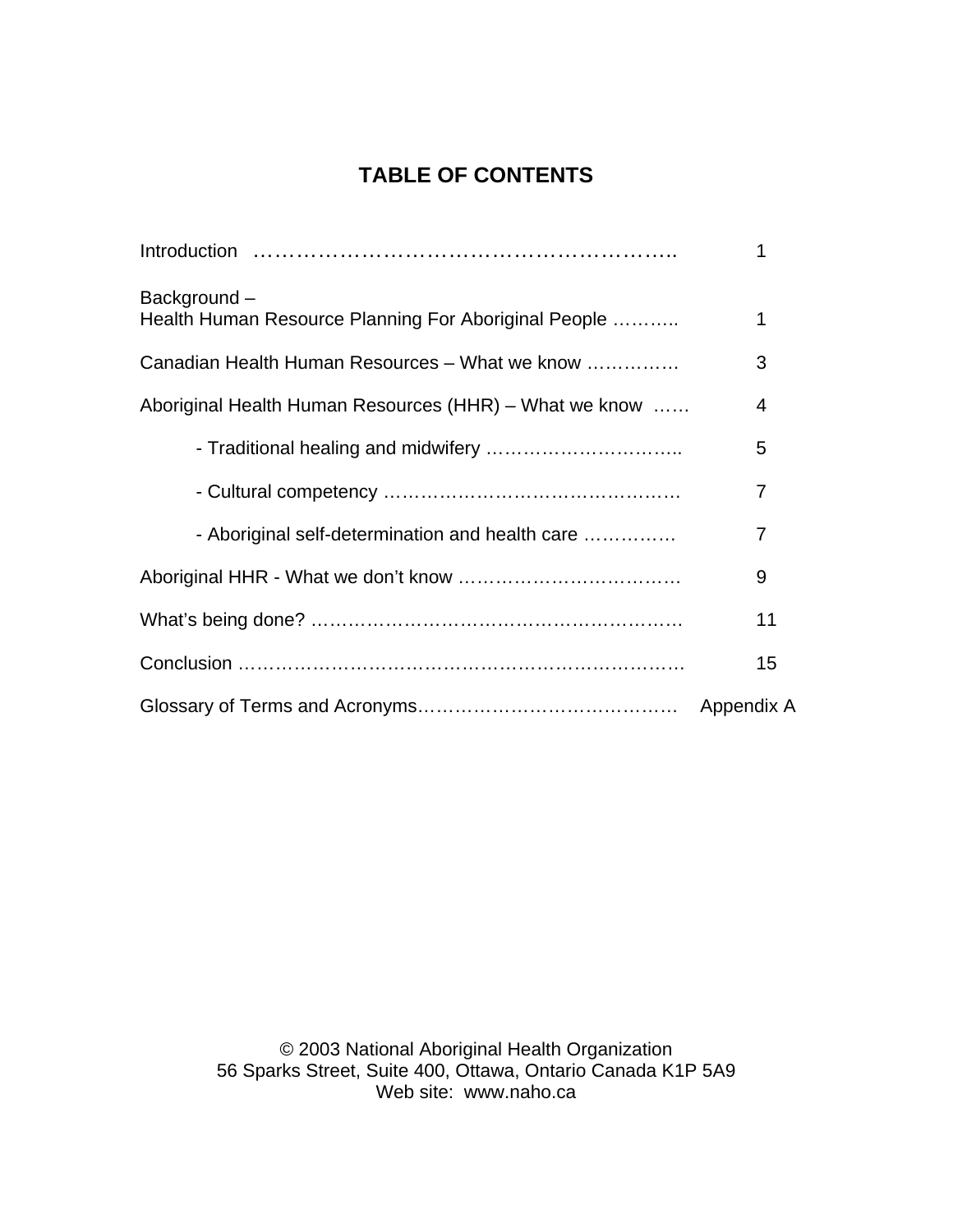### **INTRODUCTION**

*"We need to involve our own people, in our own way with our own human resources." (G. Manyfingers ~ Royal Commission on Aboriginal Peoples, 1996)* 

As Indigenous Peoples work towards the improvement of their overall health status, health human resource capacity becomes an important issue to consider. The importance of health human resource (HHR) planning is captured in the World Health Organization's (WHO) position that "human resources, the different kinds of clinical and non-clinical staff who make each individual and public health intervention happen as the most important of the health systems inputs."1 WHO reports that work is underway to increase the evidence base to strengthen human resources capacity.<sup>2</sup>

This paper presents an overview of health human resource issues and initiatives for both the general Canadian population and Aboriginal Peoples. The purpose of this paper is to provide a springboard for discussion at the International Network for Indigenous Health Knowledge and Development Forum which is being held in Townsville, Australia, October 2 to 6, 2003. A brief review of the national HHR picture serves to provide the context of health human resource issues in the general Canadian population. The Aboriginal picture follows with a description of issues and areas where further inquiry is indicated. A focused literature search for national level activities was undertaken within the scope of a limited timeframe. It is acknowledged that the area of HHR literature is extensive. In addition, there are many provincial and territorial initiatives underway however the focus here is on national level projects. It is intended that our respected colleagues at the Forum will contribute to expansion on the identification of issues, solutions and strategies.

## **BACKGROUND – HEALTH HUMAN RESOURCES PLANNING FOR ABORIGINAL PEOPLES**

A recent Canadian Senate Committee report acknowledges that "addressing the supply of professionals in all health care disciplines and finding ways to increase their individual and collective productivity are two of the most pressing yet complex problems facing health care policy makers."<sup>3</sup>

In 2000, Canada's total Aboriginal population was estimated at 1,398,400 and comprised: Status Indians on reserve 28.5 per cent , Status Indians off-reserve

l

 $1$  WHO Department of Health Service Provision, World Health Organization www.who.int/health-services-delivery/human/index.htm 2  $2$  Ibid.

<sup>3</sup> Standing Senate Committee on Social Affairs, Science and Technology (SSCSAST) (2002) *The Health of Canadians – The Federal Role: final report on the state of the health care system in Canada*, 185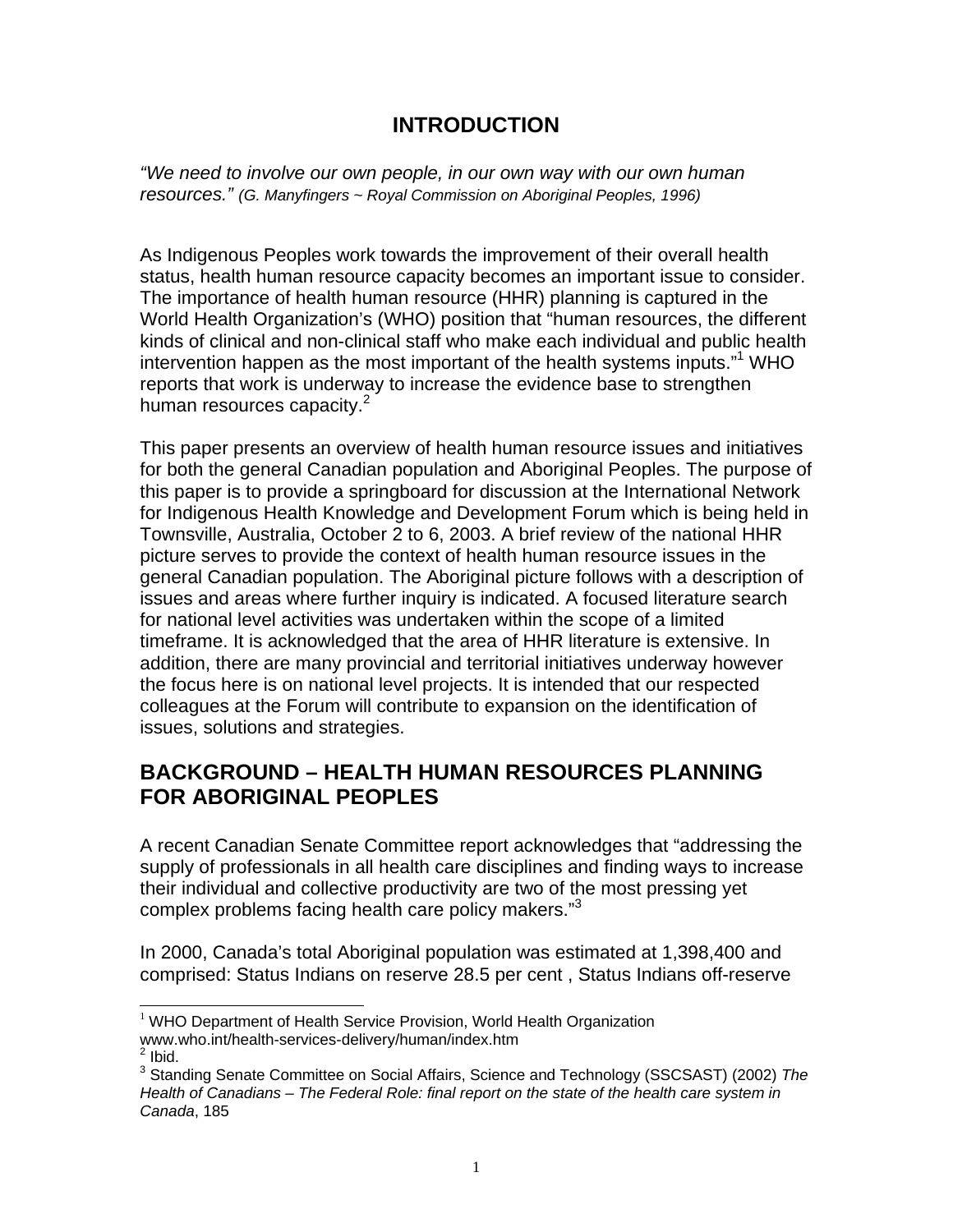20.8 per cent; Non-Status Indians 30.6 per cent , Métis 15.6 per cent; and Inuit 4.5 per cent.<sup>4</sup> It is well cited that there is a wide disparity between the health status of Canada's Aboriginal population and the rest of the country. Lower life expectancies, higher infant mortality rates and higher rates of some chronic illnesses evidence this. $5$  Two important factors to consider related to addressing the health care issues of Aboriginal peoples are the overall rapid growth rate; that they are younger on average than Canada's general population and that there is a broad diversity of cultures, languages, geographic location and community size.<sup>6</sup>

The 1996 *Report of the Royal Commission on Aboriginal Peoples* (RCAP) identifies the development of Aboriginal HHR as essential to ensure the success of new approaches to health and healing.<sup>7</sup> The report states that "more services, if imposed by outside agencies, will not lead to the desired (health) outcomes."<sup>8</sup> A new approach to improving Aboriginal health was articulated in RCAP that identified the characteristics of equity, holism, Aboriginal control and diversity. This approach was espoused as having the power to do what the present system cannot; to focus on whole health and to breakdown restrictive program boundaries to focus on healing.<sup>9</sup> In addition, recommendations for an Aboriginal health and healing strategy calling for the mobilization and training of Aboriginal personnel is supported by the rationale that "Aboriginal control of human services is necessary because control over one's situation is a major determinant of health."<sup>10</sup>

To that end, RCAP recommended that governments and educational institutions undertake to train 10,000 Aboriginal people in health including professional and managerial roles, over the next decade.<sup>11</sup> An important element in achieving this goal will be to undertake the collection of data, which will support the development of Aboriginal human resources. RCAP acknowledged that the absence of this vital information is an obstacle to planning.<sup>12</sup>

 In addition, the National Aboriginal Health Organization (NAHO) recently conducted a poll of 1,209 First Nations across the country and 801 Métis in Ontario, Saskatchewan and British Columbia. Forty-three per cent of First Nations respondents said they prefer to visit an Aboriginal health care provider to

 $\overline{a}$ 

<sup>4</sup> SSCSAST (2002) *The Health of Canadians – The Federal Role: Interim Report Volume Two: Current Trends and Future Challenges,* 57

 $<sup>5</sup>$  Ibid. 61</sup>

 $^6$  Ibid. 58, 57

<sup>7</sup> Report of the Royal Commission on Aboriginal Peoples, (RCAP) (1996) Volume 3, *Gathering Strength,* 260

 $8$  Ibid. 293

<sup>&</sup>lt;sup>9</sup> Ibid. 229

 $10$  Ibid. 232

 $11$  Ibid. 265

 $12$  lbid. 267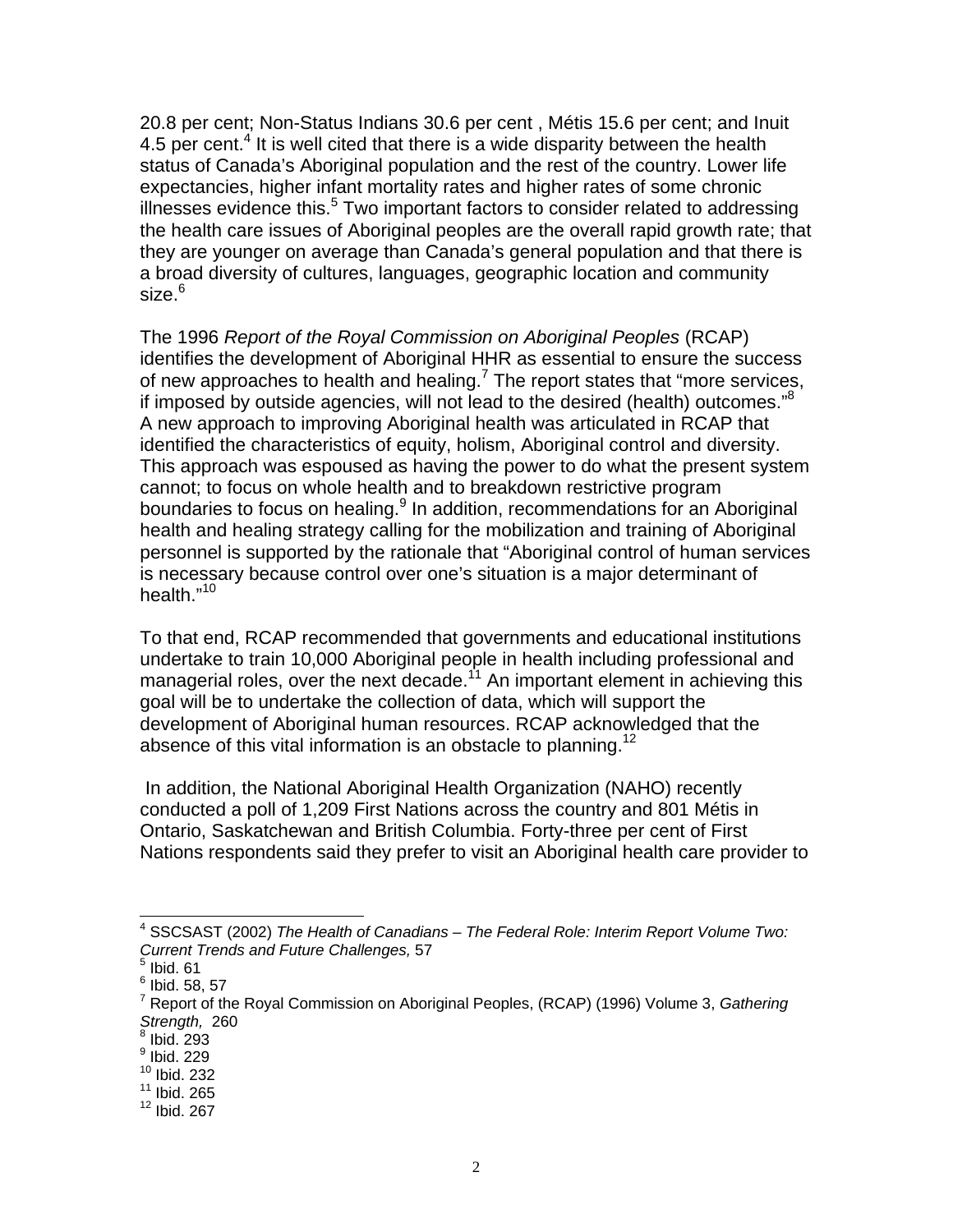a non-Aboriginal health care provider; only 29 per cent had no preference.<sup>13</sup> The findings in this preliminary report support the supposition that Aboriginal peoples may access services from their own people more readily, may be more compliant with health promotion and prevention interventions and therefore improve their health outcomes.

It is important to examine Aboriginal health human resources within the broader national context as federal and provincial/territorial initiatives usually append Aboriginal specific recommendations or planning to mainstream initiatives. In addition, various Aboriginal health care workers are bound by their provincial/territorial governing bodies and therefore Aboriginal planning strategies will need to work collaboratively with various stakeholders to successfully implement health systems reform.

## **CANADIAN HEALTH HUMAN RESOURCES – WHAT WE KNOW**

#### **THE NATIONAL PICTURE**

The current shortage of various health care providers in Canada is well documented. The Commission on the Future of Health Care in Canada chaired by the Honourable Roy Romanow and the Senate Standing Committee on Social Affairs, Science and Technology chaired by the Honourable Michael J.L. Kirby are two recent federal government reports which reiterate RCAP's recommendation to increase the supply of professionals in all health care disciplines.<sup>1415</sup>

The nursing profession in Canada is considered to be in crisis.<sup>16</sup> Canada currently has three regulated nursing professions: Registered Nurses (RNs), Licensed Practical Nurses and Registered Psychiatric Nurses. These three groups combined account for more than half of all health care workers in Canada.<sup>17</sup>

The Kirby Committee report also supports the Canadian Nurses Association's projections that "there will be a shortage of 78,000 RNs in 2011 and 113,000 RNs by 2016";<sup>18</sup> the number of registered nurses in Canada has dropped by about eight per cent in the last nine years alone, and licensed practical nurses by

l 13 First Nations Centre, National Aboriginal Health Organization, (NAHO) (2003) *Public Opinion Poll First Nations Views on Their Health and Health Care,* (Preliminary results)<br><sup>14</sup> SSCSAST.185

<sup>15</sup> Commission on the Future of Health Care in Canada, (2002) *Building on Values: The Future on Health Care in Canada,*104

<sup>16</sup> Human Resources Development Canada (HRDC) (2002) *Building The Future – An Integrated Strategy for Nursing Human Resources in Canada*, www.buildingthefuture.ca/e/nursing <sup>17</sup> Ibid.

<sup>18</sup> SSCSAST, Final Report, 187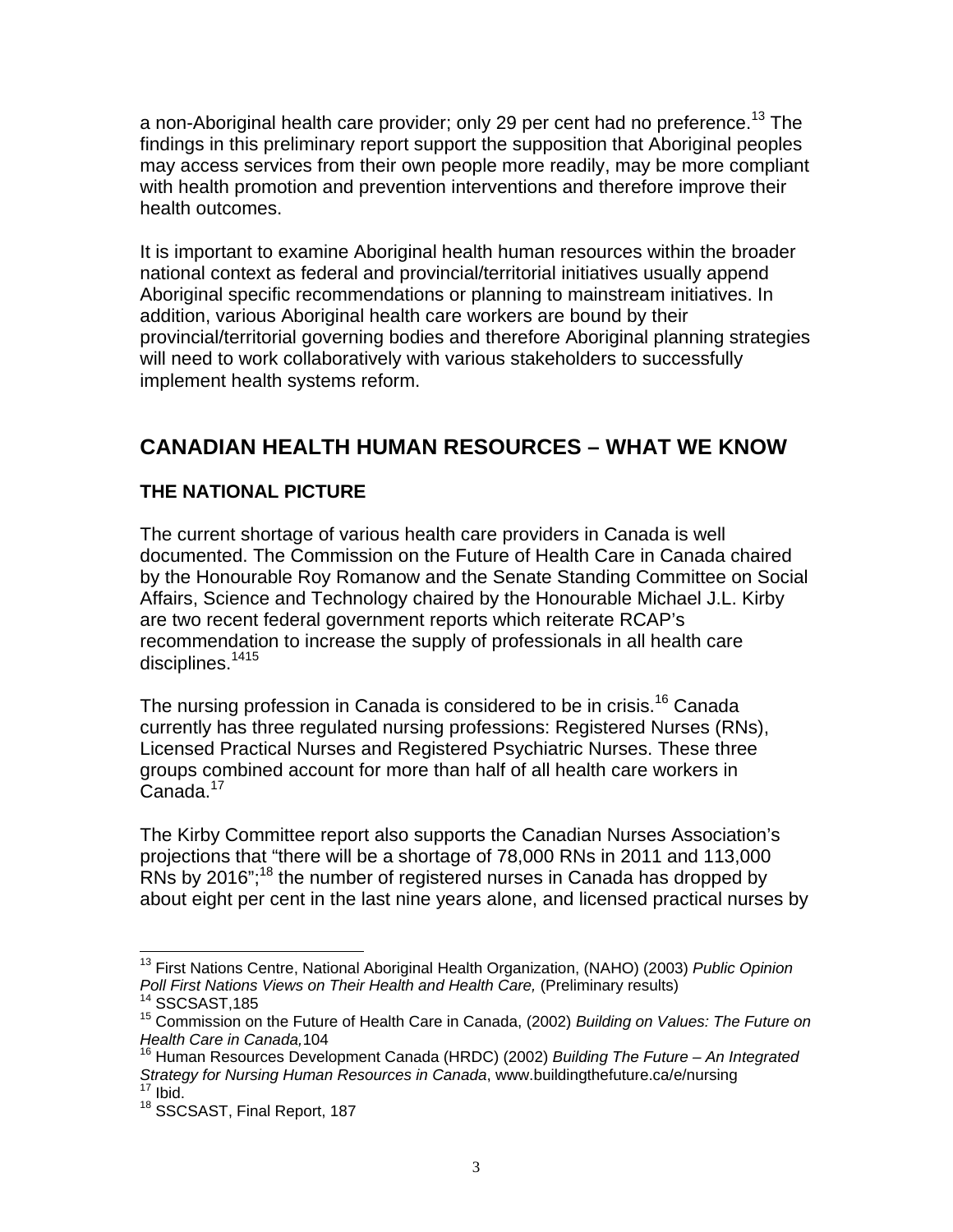as much as 21 per cent.<sup>19</sup> Issues reported as common to the three groups include: ageing workforce, retention and recruitment issues, stress and work overload, safe and healthy work environments, and high attrition rates.<sup>20</sup>

The national picture for the supply of physicians indicates that the number of physicians increased from 54,918 in 1996 to 57,803 in 2000.<sup>21</sup> However, despite an overall increase in the number of specialists, some specialties are still experiencing shortages and the number of family doctors increased only by 3.2 per cent, indicating that the availability of family physicians on a per capita basis has declined slightly.<sup>22</sup> In a 2002 Canadian Institute for Health Information report, it is noted that physician supply in Canada peaked in 1993 and has suffered a five per cent decline since then, bringing the ratio of physicians to population down to the level it was 15 years ago.<sup>23</sup> Similarly*,* physician supply is also affected by factors such as age, specialty, clinical demands, community needs and size, place of graduation, workloads, and gender. $^{24}$  Shortages in rural and remote areas are of particular concern and the Kirby Committee reports "the number of physicians serving this population is proportionately under half of that serving those in the cities."<sup>25</sup>

The Kirby Committee report also acknowledges that the human resource shortage is not limited to doctors and nurses. Over 20 disciplines are reported as experiencing shortages. Romanow cites workplace issues, scope of practice and the impact of changing ways of delivering service as issues affecting other health care providers.<sup>26</sup>

## **ABORIGINAL HEALTH HUMAN RESOURCES – WHAT WE KNOW**

The current status of Aboriginal HHR is clearly articulated in RCAP. There is very little information available regarding the number of Aboriginal health care professionals. The RCAP confirmed that there is "significant and widespread under-representation." In 1993, there were about 40 Aboriginal physicians and 22 Aboriginal students enrolled in medical school. The Native Physicians Association of Canada has reported 51 self-identified Aboriginal physicians. Whereas the estimated ratio of Aboriginal physicians to Aboriginal population was approximately 1:33,000, the mainstream ratio was reported as being 1:515. The disciplines of nursing, dietetics and dentistry registered numbers were also consistent with serious under-representation.27 The Aboriginal Nurses Association of Canada (A.N.A.C.) estimates that there are between 1,000 and

l <sup>19</sup> Commission on the Future of Health Care in Canada, 93

<sup>20</sup> HRDC, 104

 $21$  SSCSAST, Interim Report, 76<br> $22$  Ibid.

<sup>&</sup>lt;sup>23</sup> Canadian Institute of Health Information,

<sup>24</sup> Commission on the Future of Health Care in Canada, 97<br>25 SSCSAST, Interim Report p.

 $26$  Commission on the Future of Health Care in Canada, 104

<sup>27</sup> RCAP Vol. 3, 260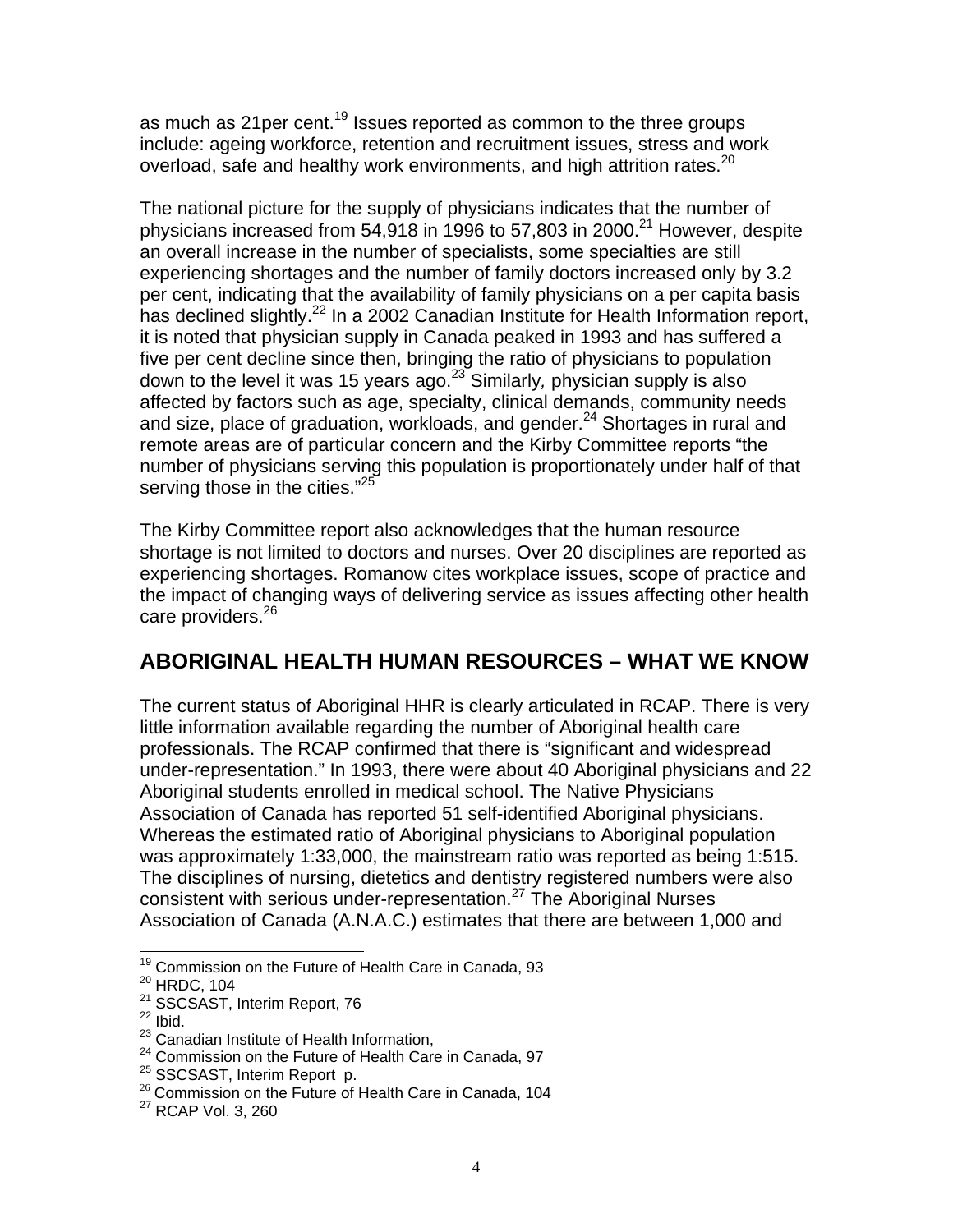1,200 Aboriginal nurses out of a Canadian total of 252,000. A Health Canada study found it is necessary to increase the number of Aboriginal health professionals; as an example, more than 800 new Aboriginal nurses are needed.<sup>28</sup> The A.N.A.C. has also identified the critical need for more nurse managers in particular. Another pressing need is Inuit nurses. Inuit groups have identified human resource development is the priority.<sup>29</sup>

A major challenge is the difficulty of recruiting physicians to the Canadian North with the result that the number of doctors per 1,000 people is equivalent to that found in Third World countries.<sup>30</sup> With more than half of Canada's 1.4 million Aboriginal peoples residing in rural, remote and northern areas,  $31$  HHR recruitment and retention to these areas is a critical issue to address. The Canadian Medical Association (CMA) has identified the breadth of physician's practice, long working hours, geographic isolation, and lack of professional backup and access to specialist services as factors contributing to recruitment and retention.<sup>32</sup> The A.N.A.C. has done extensive work in the area of Aboriginal nursing, and recruitment and retention of nurses for Aboriginal communities is identified as an important HHR focus for strategy development.<sup>33</sup> The NAHO First Nations Centre Public Opinion Poll reports that the ease of access to health care providers varied by the degree of community isolation. Specifically, a higher difficulty in accessing dentists, family doctors/physicians, pediatricians, ophthalmologists, optometrists, and obstetricians/gynaecologists was cited.<sup>34</sup> RCAP also acknowledges the need for Aboriginal administrators and service providers; without them, it will be impossible to improve Aboriginal health and social conditions.<sup>35</sup>

#### **TRADITIONAL HEALING AND MIDWIFERY**

Traditional Healing and Aboriginal traditional midwifery also present important Aboriginal HHR issues. There is a trend to accepting the existence and validity of Traditional Healing within the context of providing health services that are culturally appropriate. Returning to ways of traditional healing has been described as being part of a general restoration of respect for Aboriginal ways.<sup>36</sup> The Ministerial Advisory Council on Rural Health recommended the integration "of traditional knowledge, medicine and healing practices into existing Aboriginal health services for First Nations and Inuit people and working with provincial and

 $\overline{a}$ 

 $^{28}$  NAHO, (2003) Analysis of Aboriginal Health Careers Education and Training Opportunities, 37

<sup>&</sup>lt;sup>29</sup> NAHO, (1999) The Aboriginal Health Institute Community Consultation Phase Report, 7

 $30$  Ibid, 37

<sup>31</sup> Ministerial Advisory Council Rural Health, (2002) *Rural Health in Rural Hands – Strategic Directions for Rural, Remote, Northern and Aboriginal Communities*, 6

<sup>&</sup>lt;sup>33</sup> Aboriginal Nurses Association of Canada, (A.N.A.C.) (2000) Survey of Isolated First Nations *Communities: Recruitment and Retention Issues* 

<sup>&</sup>lt;sup>34</sup> First Nations Centre NAHO, Public Opinion Poll, Preliminary Data (2002), 3<br><sup>35</sup> RCAP, Vol. 3, 32

<sup>&</sup>lt;sup>35</sup> RCAP, Vol. 3, 32<br><sup>36</sup> RCAP, Vol. 3, 212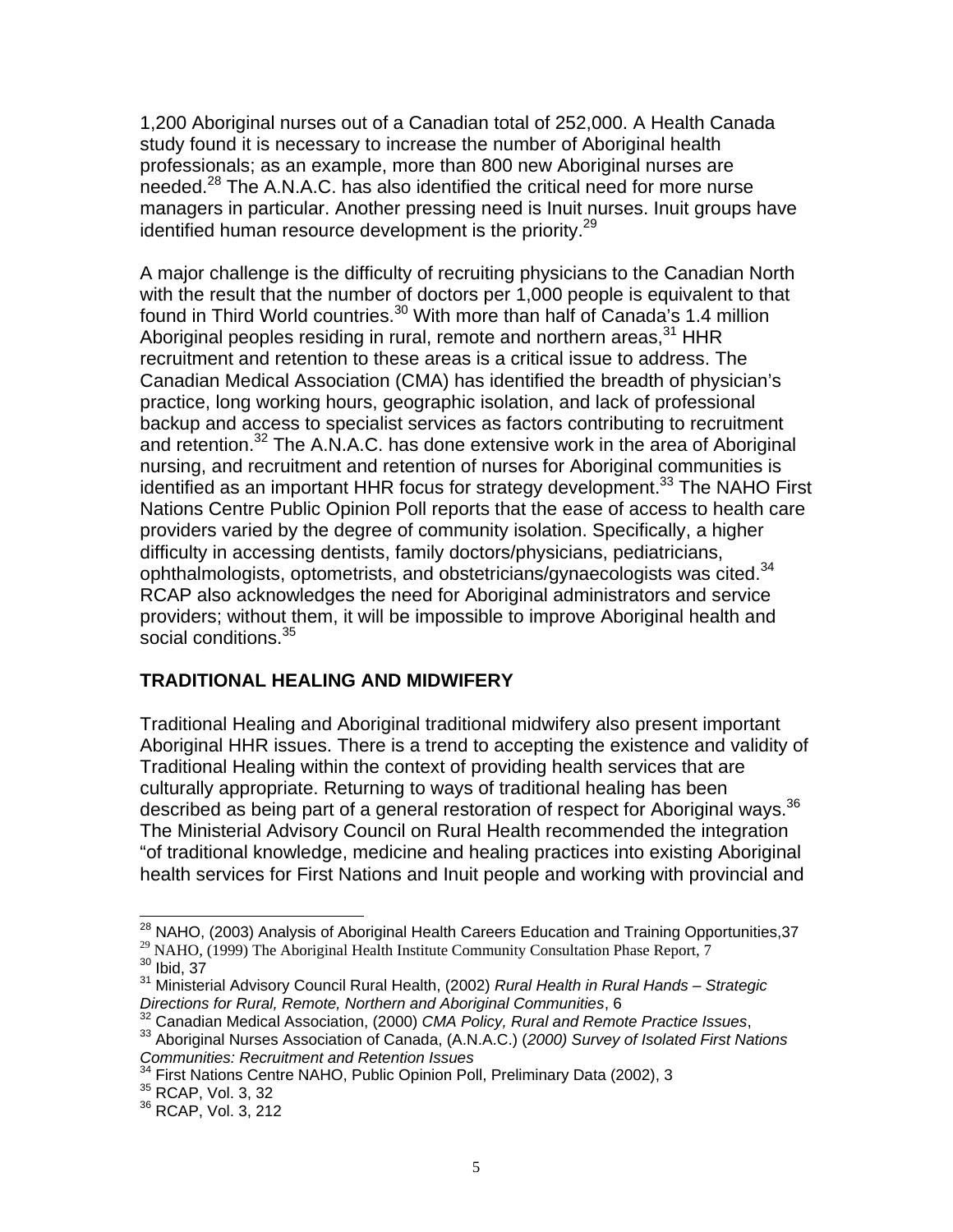territorial governments with respect to other Aboriginal peoples, including Métis and non-Status Indians."<sup>37</sup> RCAP has identified the importance of "promoting" traditional Aboriginal healing practices as one of the essential components of effective Aboriginal health and healing systems."38 NAHO positions traditional medicine as central to its mandate.<sup>39</sup>

The issues related to traditional healing and those who practice it are complex. The context of diversity within and between First Nations, Métis and Inuit traditional healing beliefs and approaches, access, protection and promotion of existing skills and knowledge, regulation of traditional healing practices by traditional healers themselves, and cooperation between traditional Aboriginal and western practitioners are cited in RCAP.<sup>40</sup> However, the relevance of traditional healing to Aboriginal people's personal satisfaction with health care provision is evident in the NAHO First Nations Poll in that, "the majority of First Nations respondents reported using traditional healers and medicines, and would be more likely to use traditional care if it were locally available and covered by the health care system.<sup>41</sup> Métis preliminary poll findings indicated that 67 per cent of respondents were in agreement that a return to Aboriginal medicine and healing practices would improve health. $42$ 

Midwifery is another area of traditional healing that is currently in a revival. Midwives are women with specialized knowledge in prenatal care, birthing assistance and aftercare. The midwife may employ the use of massage, diets, medicines and ritual, prayers and/or counseling. Traditional midwifery exists worldwide and involves a variety of skills, often biophysical, but can also include spiritual and ritual activity as well. $43$  There is significant diversity in traditional Aboriginal birthing practices.<sup>44</sup> Legislative variability, access, recruitment and education, and peer support are midwifery HHR issues that need to be further examined and addressed.

The number of Aboriginal traditional healers, midwives and Elder advisers is not known. RCAP notes that their numbers are not likely to rise fast enough to meet the demand for their services, in light of the resurgence of interest for Aboriginal people to access this option of health care. This also implies the need for exploring the demand for training and/or apprenticeship programs.<sup>45</sup>

l <sup>37</sup> Ministerial Advisory Council Rural Health, 26<br><sup>38</sup> RCAP, Vol. 3, 290

<sup>&</sup>lt;sup>38</sup> RCAP, Vol. 3, 290<br><sup>39</sup> NAHO,( 2003) T*raditional Medicine in Contemporary Contexts*, 3

<sup>&</sup>lt;sup>40</sup> RCAP, Vol.3, 290<br><sup>41</sup> NAHO First Nations Centre Public Opinion Poll, (Preliminary findings), 7

<sup>&</sup>lt;sup>42</sup> NAHO Métis Centre Public Opinion Poll, (2002) (Preliminary findings), 1<br><sup>43</sup> NAHO *Traditional Medicine in Contemporary Contexts*, (2003), 9<br><sup>44</sup> NAHO *Midwifery and Aboriginal Midwifery in Canada* (Draft) 2003, 5<br><sup>45</sup>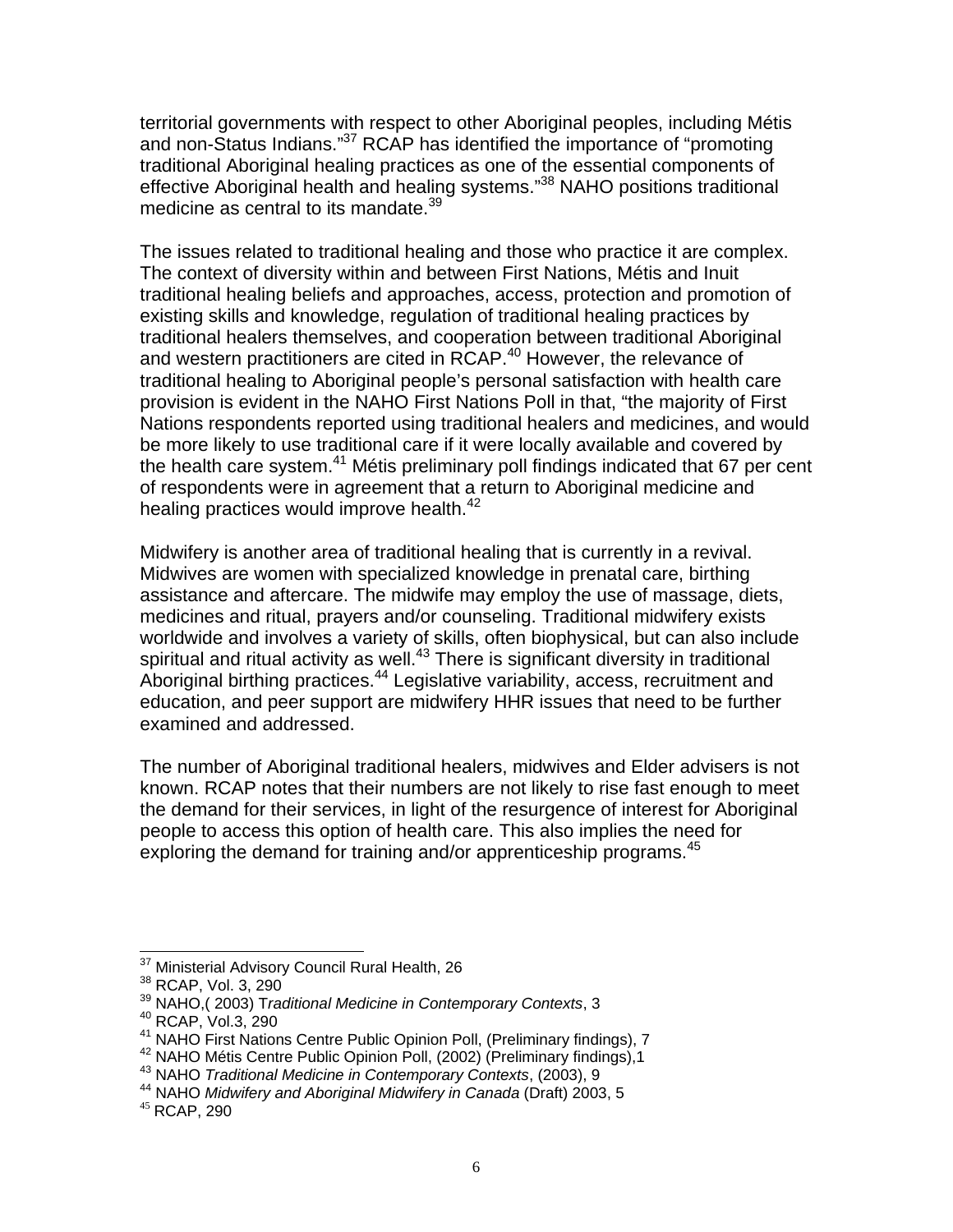#### **CULTURAL COMPETENCY**

As one considers Aboriginal HHR issues, it is important to acknowledge the existing utilization of non-Aboriginal health care providers in the provision of health care services to Aboriginal populations. Today, many Aboriginal people use Indigenous and western medicine concurrently.<sup>46</sup> Both of these factors suggest that there is a need to further the work in addressing cultural competency issues. Cultural competency is described as "a set of behaviours, attitudes and policies that enable a system, agency or group of professionals to work effectively in cross-cultural situations*.*" 47

The demand for cultural competency arises out of the failure of health care services to be responsive to diverse population segments. Since the 1960s awareness of the need for culturally sensitive health care has been growing.<sup>48</sup> RCAP suggests that the integration of traditional healing practices and biomedical approaches are an opportunity for "enhanced health among Aboriginal people and, indeed, enhanced health for the human race."<sup>49</sup> In 2000, the Society of Obstetricians and Gynaecologists of Canada (SOGC) approved a policy statement that recognized the need for cultural competency. The policy statement serves as a guide for health professionals working with Aboriginal Peoples.<sup>50</sup> Armstrong and Armstrong, in their background paper for Romanow, state that "health care is about individuals, each with their own specific complex of health issues and each shaped by particular cultural, social and economic contexts."51

#### **ABORIGINAL SELF-DETERMINATION AND HEALTH CARE**

Aboriginal HHR issues also need to be addressed within the context of evolving Aboriginal community control of their own health services.<sup>52</sup> Janet Smylie states that a return to community-based, community-directed models of health services "will involve a paradigm shift towards systems that are more consistent with community-based value systems."53 There is a need for health care professionals to work together "in solidarity with Aboriginal communities in order to facilitate the transition towards self-determined health care services for Aboriginal Peoples."<sup>54</sup> The Kirby Committee report also acknowledges the complexity of "federal, provincial and Aboriginal-run programs and services; and that the framework for

 $\overline{\phantom{a}}$ 

 $^{46}$  NAHO, Analysis of Aboriginal Health Careers Education and Training Opportunities, 40<br> $^{47}$  Ibid. 26

<sup>48</sup> Public Health Reports, (2000) *Cultural Competent Health Care*, 26

<sup>49</sup> RCAP, Vol 3, 202

<sup>&</sup>lt;sup>50</sup> NAHO, *Analysis of Aboriginal Health Careers Education and Training Opportunities*, 40<br><sup>51</sup> Commission on the Future of Health Care in Discussion Paper No. 28, 3

<sup>51</sup> Commission on the Future of Health Care in Discussion Paper No. 28, 3 52 Society of Obstetricians and Gynecologists of Canada, (SOGC) (2000) *A Guide for Health Care Professionals Working with Aboriginal Peoples,* 48

 $^{53}$  Ibid.

 $54$  Ibid.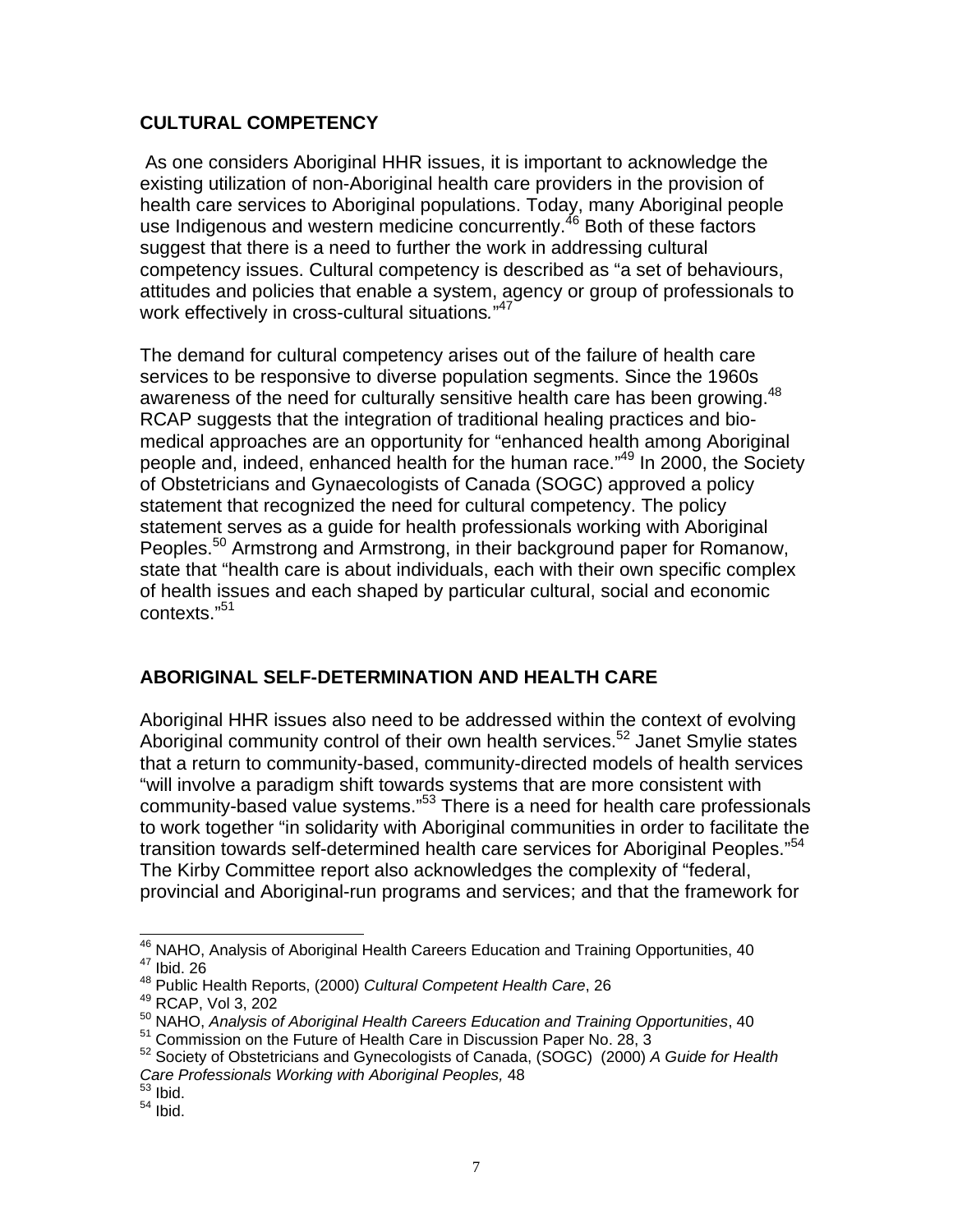the delivery of a number of federal programs is changing as Aboriginal communities, governments and organizations take control over the delivery of health-related programs.<sup>55</sup> Scope of practice, peer support and professional development are examples of issues related to variable Aboriginal community HHR policies and supervision. Training and education and the development of culturally appropriate curricula for non-Aboriginal health care providers are also implicated and will require further discussion and planning.

Furthermore, when referring to any issues involving the Crown and Aboriginal people, the protective and fiduciary responsibilities of the federal Crown<sup>56</sup> must be considered: "The Crown has a general fiduciary duty toward Native people to protect them in the enjoyment of their Aboriginal rights..."<sup>57</sup> These existing Aboriginal and treaty rights were affirmed in the *Constitution Act*, 1982.<sup>58</sup> Aboriginal rights are derived from Indigenous knowledge and heritage<sup>59</sup> and include the right to health and community control of their own health services. These constitutional rights create limitations on governments that enact health law, policies and regulations.<sup>60</sup> The Supreme Court of Canada has articulated that the government (and its agents) must justify any laws or regulations that interfere with the existing rights of Aboriginal peoples.<sup>61</sup> This would include discussions regarding health services.

Finally, it is important to acknowledge that HHR reform and planning in Aboriginal communities faces a number of complex multi-jurisdictional issues which in turn impact health care providers. First Nations and Inuit communities have or are undergoing the transfer of certain responsibilities for managing and delivering health services from Health Canada to Aboriginal communities. As of 2001, 82 per cent of eligible First Nations and Inuit communities have or are in the process of transferring responsibility.<sup>62</sup> This translates to variability in who is employing health care workers – Health Canada or community leadership. The Romanow Commission report calls for the establishment of "a clear structure and mandate for Aboriginal health partnership to use funding to address the specific health needs of their populations, improve access to all levels of health care services,

<sup>&</sup>lt;sup>55</sup> SSCSAST, Interim Report, 63

<sup>&</sup>lt;sup>56</sup> "The term Crown is indivisible and applies equally to the Crown in right of Canada and the Crown in right of the Provinces." *Gitanyow First Nation v. Canada,* [1993] 3 C.N.L.R. 890 (B.C.S.C.). Further, as ruled by the Supreme Court of Canada in *R. v. Guerin*, "It is the nature of the relationship, not the specific category of actor involved that rise to the fiduciary duty." *Guerin* 

*v. Canada*, [1984] 2.S.C.R. 335.

<sup>&</sup>lt;sup>58</sup> Constitution Act, 1982, Schedule B to the Canada Act 1982 (U.K.), c. 11.<br><sup>59</sup> M. Battiste & J.Y. Henderson, *Protecting Indigenous Knowledge and Heritage: A Global Challenge* (Saskatoon: Purich, 2000) at 205.<br><sup>60</sup> Ibid.

<sup>61</sup> *R. v. Vander Peet*, [1996] 2 S.C.R. 507, reversing (1993), 175 C.N.L.R. at para. 25; *R. v. Sutherland*, [1980] 2 S.C.R. 451 at 464, [1980] 3 C.N.L.R. 71 at 80 (S.C.C.). See also NAHO Discussion Paper Series #1 *Aboriginal and Treaty Rights to Health – A Constitutional Rights Analysis* (2003) Ottawa: Native Law Centre of Canada.

 $2^2$  Commission on the Future of Health Care, 213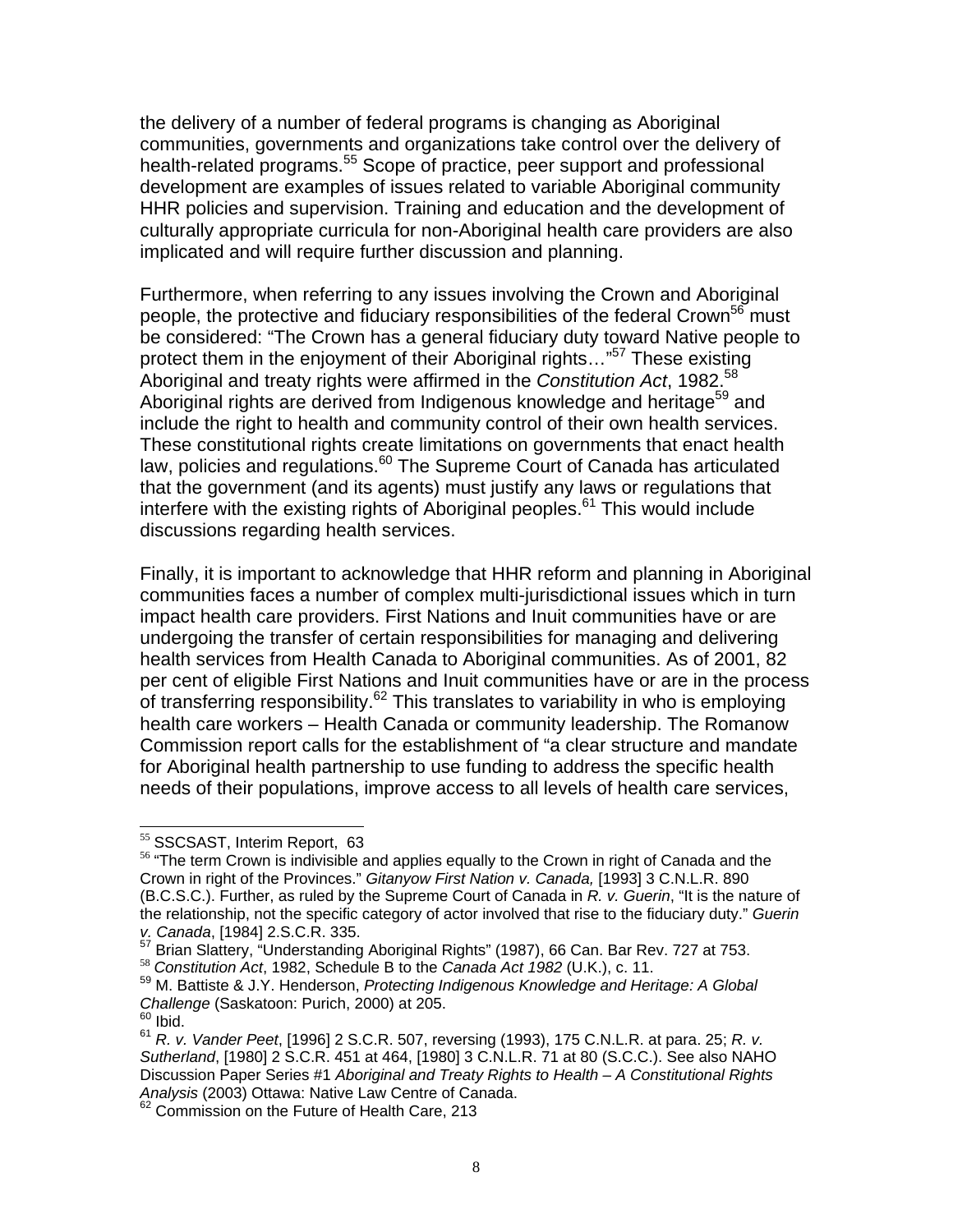recruit new Aboriginal health care providers and increase training for non-Aboriginal health care providers."<sup>63</sup> The Romanow Commission report states that transferring responsibility from Health Canada to Aboriginal communities has been successful in some ways but does not deal adequately with capacity building within Aboriginal communities.<sup>64</sup>

### **ABORIGINAL HHR – WHAT WE DON'T KNOW**

RCAP acknowledges that there is a paucity of information about the status of Aboriginal human resources in health and social service in Canada.<sup>65</sup> Governments, professional associations and service delivery organizations rarely collect information about the participation of Aboriginal people in the health and healing professions.<sup>66</sup> Mainstream HHR planners acknowledge the need for more quantitative research in HHR planning and management.67 There are optimal examples of initiatives underway such as the Canadian Institutes of Health Research (CIHR) Institute of Aboriginal Peoples' Health (IAPH) which strives to "eliminate disparities between Aboriginal and non-Aboriginal populations." One of the CIHR four pillars of health research is health systems and services. One of the key objectives of CIHR-IAPH is to build research capacity in First Nations, Inuit and Métis communities.<sup>68</sup>

NAHO, Health Canada, the CMA, and other organizations agree that there is a need for a human resources study aimed at determining the Aboriginal presence among the health professions and are taking steps to pursue this. $^{69}$  In addition, there is a need for more constituency specific data on HHR issues and planning specific to First Nations, Métis and Inuit populations.

The federal government's Primary Health Care Transition fund is an initiative reflecting Health Canada's commitment to developing and supporting initiatives to renew and improve primary health care in Canada. Two of the objectives of the national envelope for funding speak to the need to facilitate collaboration among health professionals and change to practice patterns for primary health care providers.<sup>70</sup>

 $\overline{a}$ 

<sup>&</sup>lt;sup>63</sup> Ibid, 211

 $64$  Ibid, 224

<sup>&</sup>lt;sup>65</sup> RCAP, 293

 $66$  Ibid.

<sup>67</sup> Diallo, K., Aurn P., Gupta, N. and Dal Poz, M.*,* (2003) *Assessing human resources for health: what can be learned from labour force surveys?,* Human Resources for Health http://www.humanresources-health.com/content/1/1/3

<sup>68</sup> Reading, J. and Nowgesic, E., (2002) *Improving the Health of Future Generations: The Canadian Institutes of Health Research Institute of Aboriginal Peoples' Health*, American Journal of Public Health, Reprint Vol. 92,(9), 1396

<sup>69</sup> NAHO, Analysis of Aboriginal Health Careers Education and Training Opportunities, 37<br><sup>70</sup> Health Canada, (2003) *Primary Health Care Transition Fund Request for Proposals*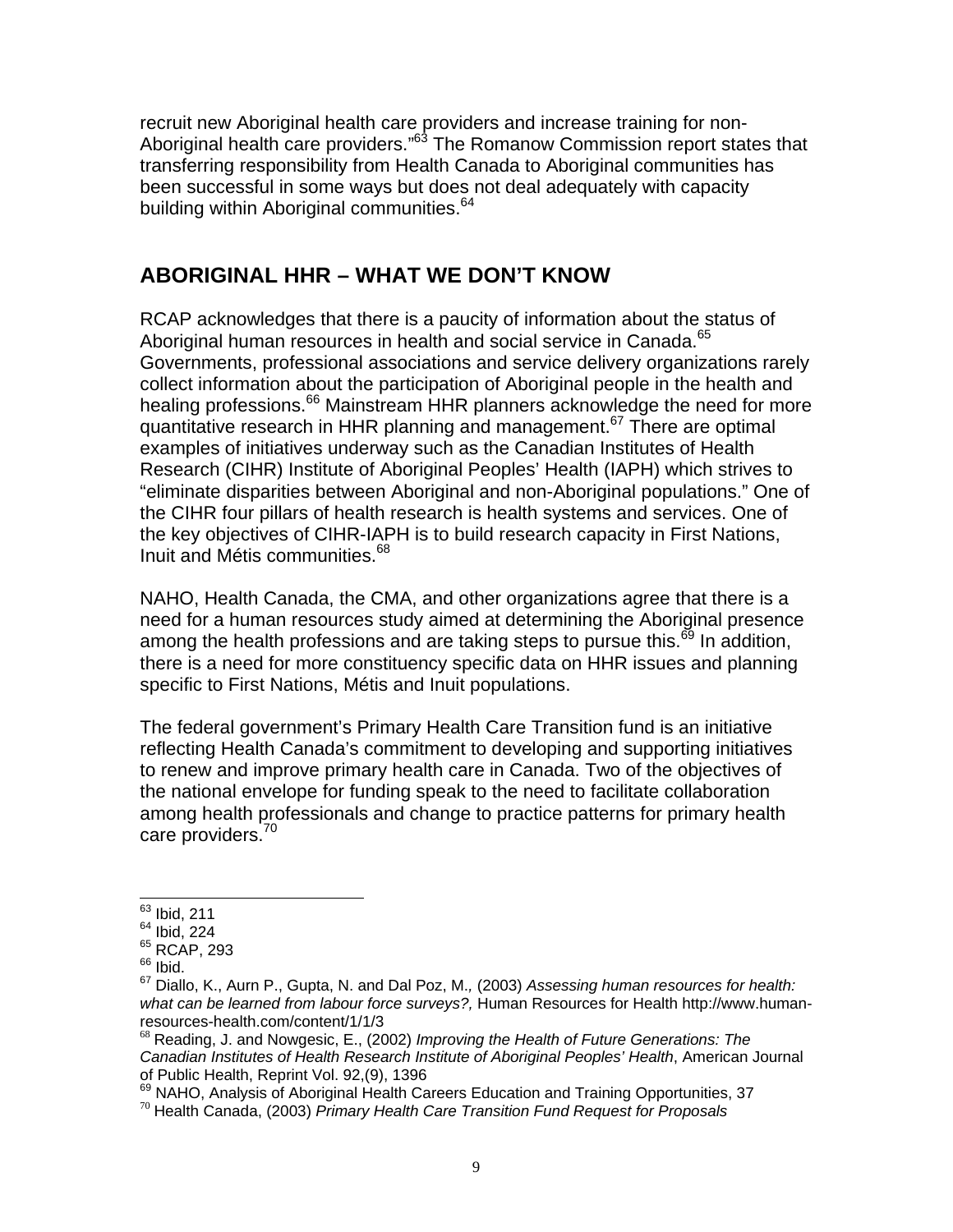Health Canada's First Nations and Inuit Health Branch (FNIHB) with the oversight of NAHO have become third-party co-sponsors for the 2004 Canadian Health Services Research Foundation (CHSRF) Open Grants Competition. FNIHB/NAHO will be co-sponsoring certain applications under the health human resources theme, which was seen by CHSRF as the dominant issue for the next two to five years for policy makers and managers. More information is required to inform the development of regulatory frameworks for strategies for coordinating regulations and human resource planning across regulated and unregulated professions in First Nations and Inuit communities. Key interests to be examined include jurisdictional issues, mechanisms for avoiding cycles of surplus/shortage, and the leadership vacuum within management and policy-making organizations.<sup>71</sup>

It is reported that the national research organizations have made health human resources a top priority for new funding as a result of a national consultation process sponsored by CHSRF, CIHR, CIHI, CCOHTA and the Advisory Committee on Health Services.<sup>72</sup> In addition, as part of Human Resources Development Canada's (HRDC) Sectoral Partnership Initiative, two national sector/occupational studies have been commissioned. A nursing study will investigate how changes in nursing practice environments and the increased use of technology will influence future education, skill requirements and training needs. A physician resource study will inform planners regarding "existing and emerging models for health care delivery and assess their implications for education and training.<sup>"73</sup> To date there has not been significant involvement of Aboriginal Peoples in these national processes.

RCAP posed the following questions, which although there has been some progress towards advancing the Aboriginal HHR situation are still relevant today:

- What barriers exist that prevent Aboriginal students from participating in professional training programs, and how can these barriers be removed?
- How can Aboriginal people become more fully involved in the development and delivery of professional education programs?
- How can Aboriginal organizations and governments, mainstream educational institutions, professional organizations, and Canadian governments work together more effectively to increase the number of Aboriginal people in the health and social service professions?
- What is the best way to address the awareness building and relationship building required to sensitize non-Aboriginal health care providers to the benefits and credibility of traditional healing practices?

 $\overline{\phantom{a}}$ 

<sup>71</sup> Health Canada – NAHO Call for Proposals for 2004 *CHSRF Open Grants Competition* <sup>72</sup> Commission on the Future of Health Care - Appendix B summary of Recent Government

Initiatives in Health Human Resource Planning, 213

 $73$  Commission on the Future of Health Care - Appendix B summary of Recent Government Initiatives in Health Human Resource Planning, 213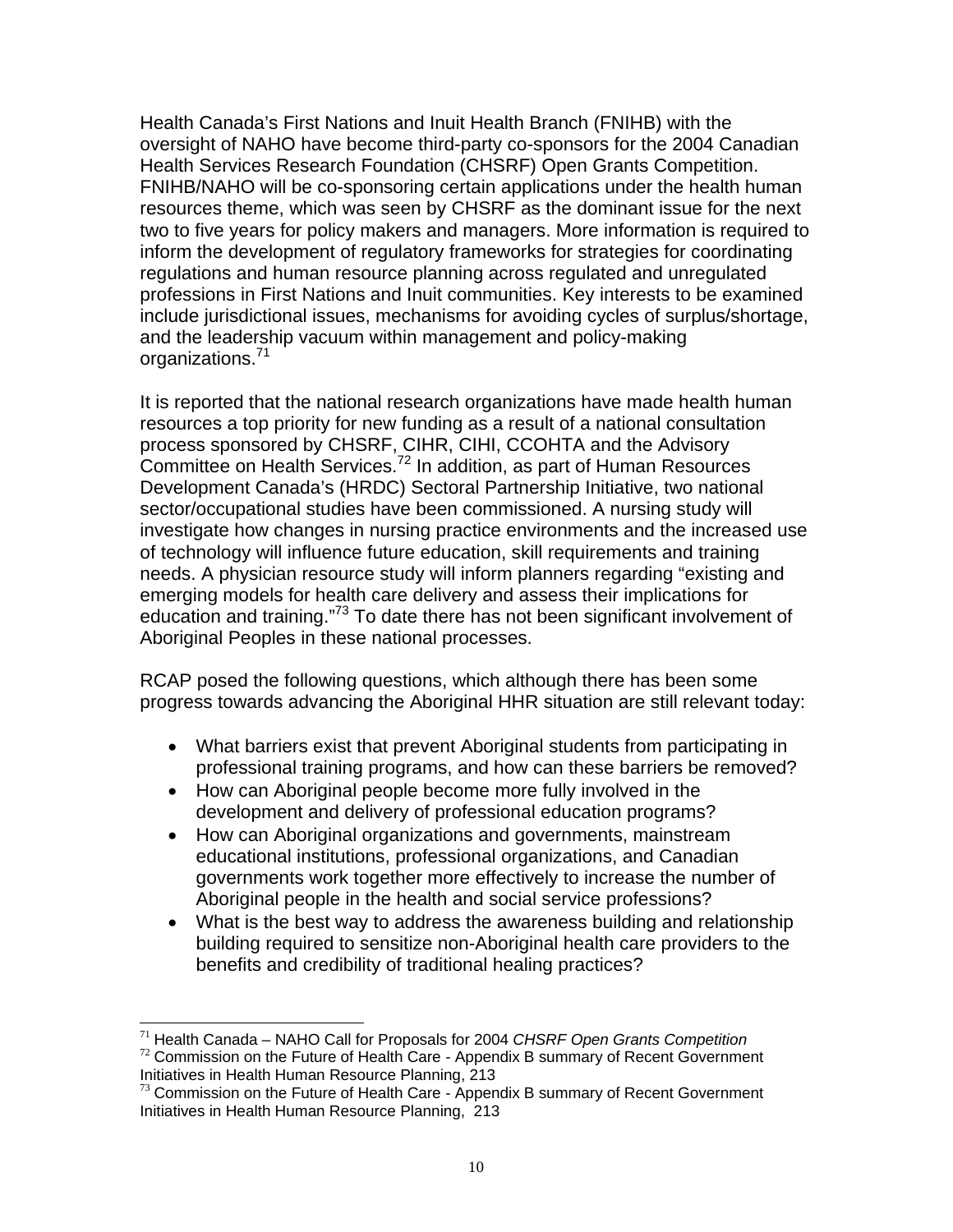## **WHAT'S BEING DONE?**

An overview of initiatives relevant to Aboriginal HHR issues are included here. There are a number of national level initiatives in various stages of development implementation and completion. Drivers for various policy reform and development include:

- The 2002 *Speech From the Throne* to Open the First Session of the 38<sup>th</sup> Parliament of Canada – The Canada We Want - acknowledged that "no one government or organization can build a skilled workforce on its own. It must be a national effort."<sup>74</sup> It was further noted how the "most enduring" contribution Canada can make to First Nations is to raise the standard of education on-reserve."<sup>75</sup>
- The Health of Canadians The Federal Role: final report on the state of the health care system in Canada, Standing Senate Committee on Social Affairs, Science and Technology (SSCSAST)(Kirby Report) (2002) – The Committee emphasizes that "addressing the issues relating to human resources in health Care must be amongst the top health care policy priorities for all levels of government."76 It proposes that what is needed is a "country-wide, long-term, made-in-Canada, human resources strategy."<sup>77</sup> The Committee recommends "the federal government work with other concerned parties to create a permanent National Coordinating Committee for HHR to be composed of representatives of key stakeholder groups and of the different levels of aovernment."<sup>78</sup>

The SSCSAST report proposes the federal government undertake, in collaboration with the provinces, territories and Aboriginal representatives of all groups, the development of a national action plan on Aboriginal health, to improve inter-jurisdictional co-ordination of health care delivery. Relevant to HHR, such a plan would:

- Ensure adequate access to culturally appropriate health services for Aboriginal Peoples;
- Increase the number of Aboriginal health care providers; and
- Address training, recruitment and retention issues of emerging health career categories.<sup>79</sup>

 $\frac{76}{77}$  SSCSAST, Interim Report, 91<br> $\frac{77}{78}$  SSCSAST, Interim Report, 181<br> $\frac{78}{78}$  Ibid. 189

 $\overline{\phantom{a}}$ 74 Parliament of Canada, (2002) *The Canada We Want, Speech From the Throne to Open the First Session of the 38th Parliament of Canada*

 $75$  Ibid.

<sup>79</sup> NAHO Internal Briefing note #016/02, 2002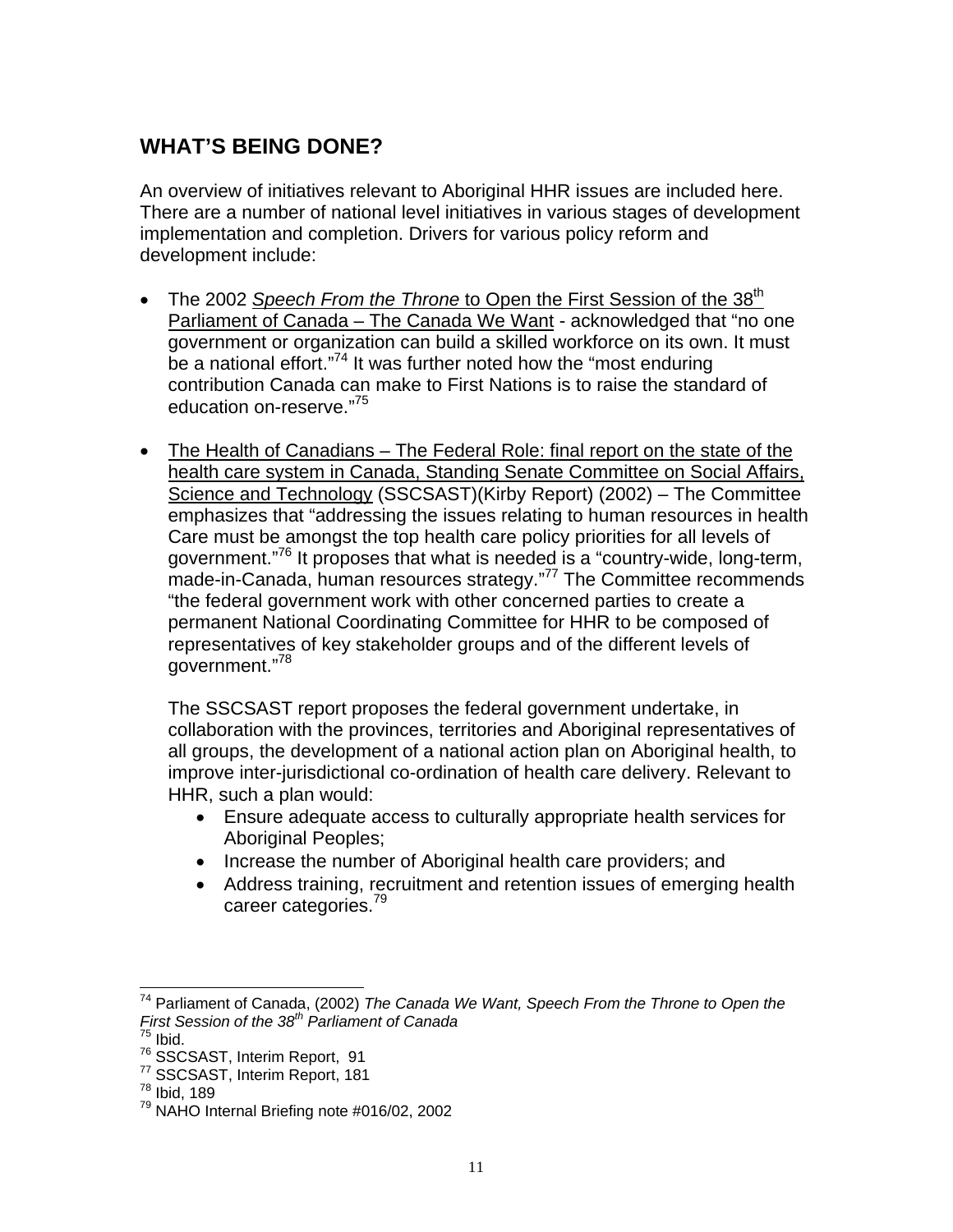Relevant to the health needs of Aboriginal People, the report reiterates the need for the federal government to address Aboriginal health as a priority. It identifies research as perhaps the most important element to improve the health status of Aboriginal Canadians. The report endorses that additional funding be provided to the CIHR to increase the numbers and participation of Canadian health researchers, including Aboriginal researchers. Recommendations encouraged that the federal government work with the provinces and medical and nursing faculties to finance places for students from Aboriginal backgrounds over and above those available to the general population.

It also reiterates that strategies be developed to increase the supply of health care professionals from under-represented groups, including Aboriginal Peoples and in under-serviced regions, particularly the rural and remote areas of the country. Further, that the federal government work with medical and nursing faculties to finance places for students from Aboriginal backgrounds, over and above those available to the general population.<sup>80</sup>

• Building on Values – The Future of Health Care in Canada Final Report (2002) The Commission on the Future of Health Care chaired by the Honourable Roy Romanow, was launched as a fully-independent body whose mandate was to recommend policies and measures to ensure the long-term sustainability of a universally accessible, publicly funded health system, while striking a balance between investments in prevention and health maintenance, and investments directed to care and treatment.

One of the three 'Directions For Change' in the Final Report, Chapter 10 "A New Approach to Aboriginal Health" relevant to Aboriginal health human resources, recommends establishing "a clear structure and mandate for Aboriginal Health Partnerships….recruit new Aboriginal health care providers and increase training for non-Aboriginal health care providers."<sup>81</sup>

• 2003 First Minister's Accord on Health Care Renewal – First ministers directed health ministers to work on health human resources; "appropriate planning and management of health human resources as key to ensuring that Canadians have access to the health providers they need."<sup>82</sup> "Collaborative strategies are to be undertaken to strengthen the evidence base for national planning, to promote inter-disciplinary provider education, to improve recruitment and retention, and to ensure the supply of need health providers (including nurse practitioners, pharmacists and diagnostic technologists)."83

<sup>&</sup>lt;sup>80</sup> NAHO Briefing note #044/02, 2002

 $81$  Commission on the Future of Health Care, 211

<sup>82 2003</sup> First Ministers; Accord on Health Care Renewal, Health Canada (web report) 2003<br>83 Ibid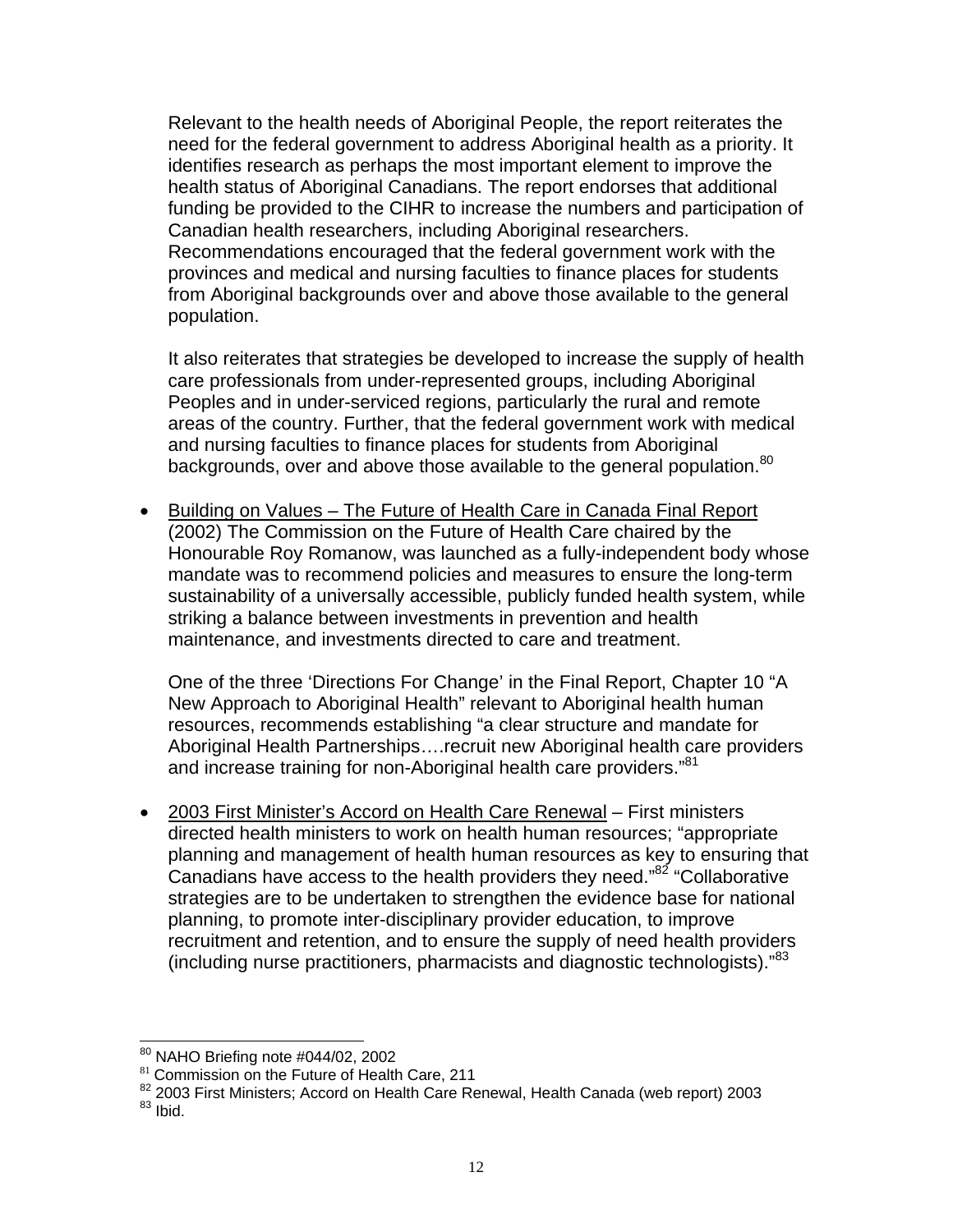The First Ministers are "committed to enhancing funding and working collaboratively with other governments and Aboriginal Peoples to meet the objectives set out in this Accord ….governments will work together to address the gap in health status between Aboriginal and non-Aboriginal Canadians through better integration of health services."<sup>84</sup>

• Federal Budget 2003 – In accordance with the February 2003 *First Ministers' Accord on Health Renewal*, and building on the recommendations of the Romanow Commission and the Kirby Senate Committee, the budget makes a notable investment to address concerns relating to the Canadian health care system.

Of the total increase in health care funding, \$1.3 billion over the next five years will be allocated to support health programs for First Nations and Inuit. Of relevance to HHR are new investments for nursing; \$72 million to improve educational outcomes for Aboriginal Peoples and \$12 million to the National Aboriginal Achievement Foundation.

- Health Canada, *National Nursing Strategy* in 2000. The goal of the Nursing Strategy was to achieve and maintain an adequate supply of nursing personnel who are appropriately educated, distributed throughout Canada, and deployed in order to meet the needs of the Canadian population.<sup>85</sup> Four areas of focus to address nursing workforce issues included; unified action, improved data, research and human resources planning, appropriate education and improved deployment and retention. A September 4, 2003 report on the progress of the Strategy reports that most of the mechanisms to achieve the strategies are in place and considerable progress has been made. Specific challenges to full implementation are identified.<sup>86</sup>
- Canadian Nursing Advisory Committee *2002*  A multi-stakeholder group tasked with reviewing and advising on nursing workforce issues calls for a Pan-Canadian collaboration on the analysis, priority-setting and implementation of recommendations.<sup>87</sup>

Recommendation 51 of the report calls for federal, provincial and territorial governments to work with multiple stakeholders to work on issues of diversity and that funding should be targeted for the development of a national task

 $84$  lbid.

<sup>&</sup>lt;sup>85</sup> Advisory Committee Health Delivery and Human Resources (2003) *A Report on The Nursing Strategy for Canada* Ottawa: Health Canada

<sup>86</sup> A Report on the Nursing Strategy for Canada,

www.hc-sc.gc.ca/english/media/releases/2003\_67bkl.htm#2

<sup>&</sup>lt;sup>87</sup> A Report on the Nursing Strategy for Canada,

www.hc-sc.gc.ca/english/media/releases/2003\_67bkl.htm#2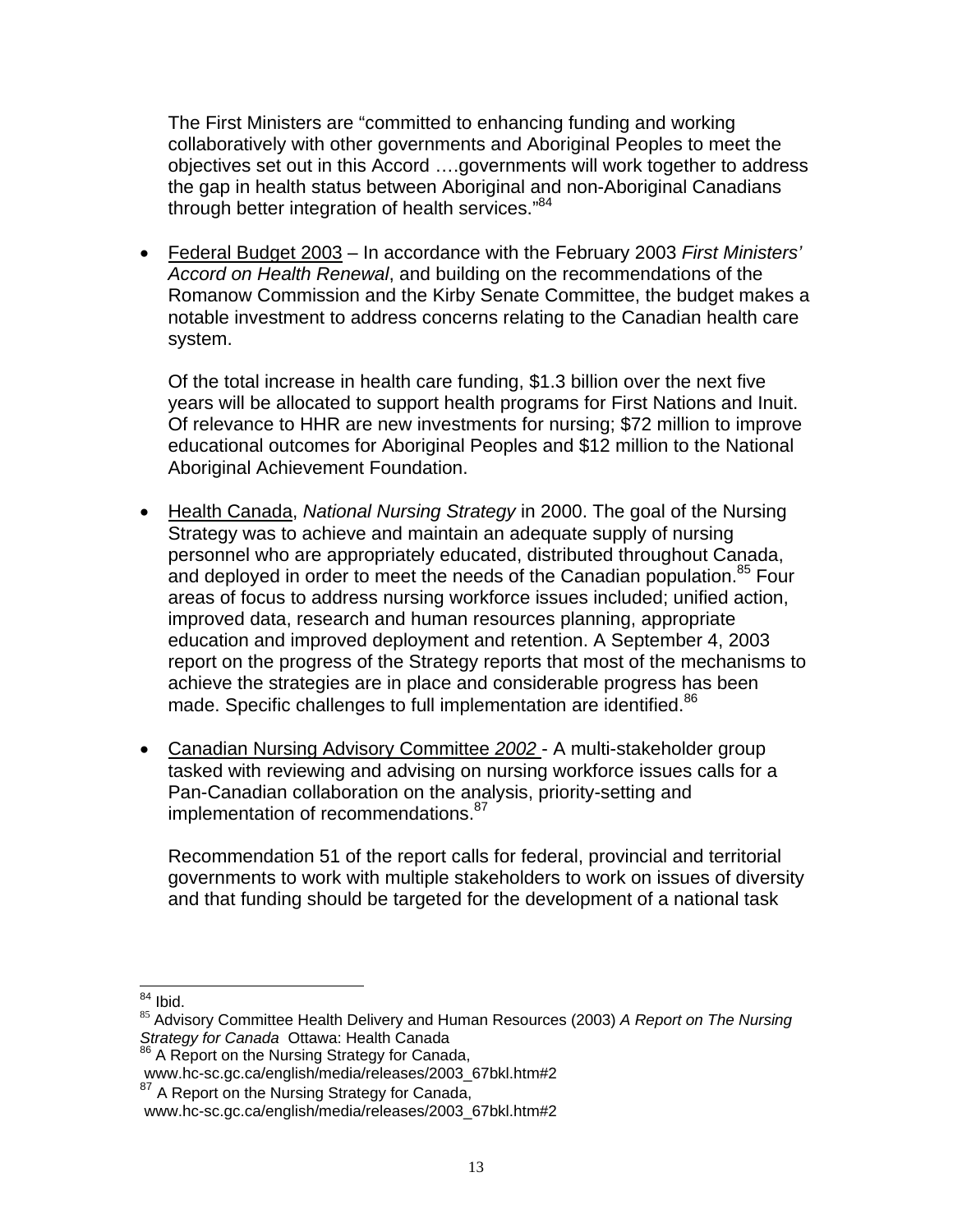force to increase the recruitment and retention of Aboriginal nurses and nursing students.<sup>88</sup>

• Human Resources Development Canada (HRDC) *Building The Future – An Integrated Strategy for Nursing Human Resources in Canada* - A national nursing sector study is underway with the goal to create an informed longterm strategy to ensure that nursing supply needs in Canada are met.<sup>89</sup>

A national physician resource study is underway, which will examine existing and emerging models for health care delivery and assess their implications for education and training.<sup>90</sup>

- Aboriginal Nurses Association of Canada (A.N.A.C.) *Aboriginal Nursing Educational Needs Analysis* (2002) A.N.A.C. has been the leader in a number of research activities related to the education and HHR planning for nurses working in Aboriginal communities. Research issues including workplace considerations, best practices, nursing professionalism, career development, and retention have been targeted. In addition, A.N.A.C. is working towards the development of a fully accredited Aboriginal nursing specialization; Aboriginal health nursing. Long-term plans include the development of an Aboriginal nursing summer school which could serve as an annual testing ground for the evolution of the specialty and a collaborative forum for improving the Aboriginal nurses' workplace.<sup>91</sup>
- The National Aboriginal Health Organization NAHO has identified a key objective of fostering the recruitment and retention, training and utilization of Aboriginal Peoples in the delivery of health care. The development of a strategic framework is underway and NAHO has completed a listing of education and training opportunities for Aboriginal health careers. In addition, key networking and collaborative discussions are underway with key stakeholders.
- Ministerial Advisory Council on Rural Health The mandate of the Council is to provide independent advice to the federal Minister of Health on how the federal government can maintain and improve the health of rural individuals and communities. The Council advocates for the integration of traditional knowledge medicine and healing practices into existing Aboriginal health services.<sup>9</sup>

l 88 Advisory Committee on Health Human Resources, (2002) *Our Health, Our Future- Creating Quality Workplaces for Canadian Nurses – Final Report of the Canadian Nursing Advisory Committee, 45*<br><sup>89</sup> HRDC, website www.hrdc.gc.ca

<sup>90</sup> Appendix B ~ Summary of Recent Government Initiatives in Health Human Resource Planning, 2002 www.cprn.com/dcuments/14945\_en.pdf

<sup>91</sup> Aboriginal Nurses Association of Canada (2002) *Aboriginal Nursing Educational Needs Analysis: Results of a National Survey – Summer 2002* Ottawa: A.N.A.C.

 $92$  Ministerial Advisory Council Rural Health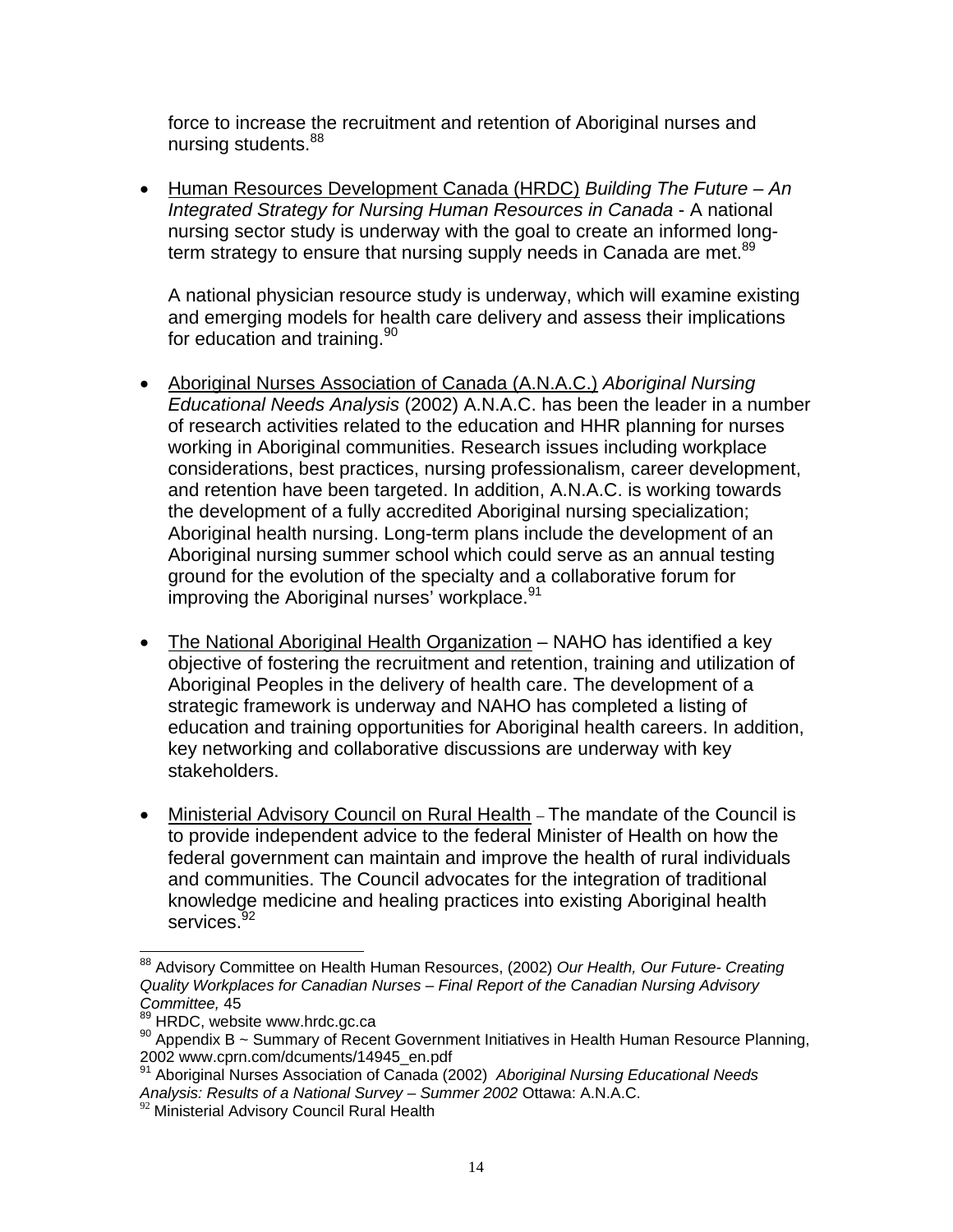- Indian and Northern Affairs Canada (INAC) INAC funds and supports the provision of elementary and secondary services to on-reserve First Nation students. The Government of Canada has made education for First Nations a priority and confirmed its commitment in the 2002 speech from the throne and in the 2001 budget. An Educational Advisory Working Group was formed and recently released a report with multiple recommendations on educational reform in First Nations communities.<sup>93</sup>
- Indian and Inuit Health Careers Program This is a federal government initiative established in 1984 to increase the representation of Aboriginal professionals in the health field. The Indian and Inuit Health Careers Program targets Aboriginal students enrolled in health programs, post secondary institutions preparing health professionals and Aboriginal communities. Bursaries and scholarships are offered.<sup>94</sup>

## **CONCLUSION**

 $\overline{\phantom{a}}$ 

As Canadian HHR policy makers and planners undertake to implement reformative HHR initiatives, it is clear that issues related to Aboriginal Peoples urgently need to be addressed. Seven years have passed since the RCAP report was released. If we were to develop a report card on the progress of implementing recommendations, how would Canada score? While there has been some progress made, there is a long way to go to reach the goal of increasing the numbers by 10,000. There is an urgency which is related to the often dismal picture of the health status of Aboriginal Peoples and the need to improve health outcomes.

It is important also to acknowledge the success stories. There are many excellent program models and individual role models of Aboriginal-controlled health care centres, of integrated western and traditional healing services, of Aboriginal nurses, doctors, dentists and other health care models and health care workers. Many academic and health professional organizations have started to address the issue of Aboriginal HHR needs in their strategic plans. There is however a need for a more cohesive national approach to HHR planning in Aboriginal communities (including urban communities). The Canadian Policy Research Network states that HHR planning needs to be a separate policy exercise.<sup>95</sup> This is especially true for Aboriginal communities due to the diversity of issues and the need for culturally-relevant solutions.

<sup>93</sup> Indian and Northern Affairs Canada, (2002) *Backgrounder on Educational Advisory Working Group,* INAC website, www.inac.gc.ca

<sup>94</sup> Health Canada, Indian and Inuit Health Careers Program, (2001) Environmental Scan, Final Report, 1

<sup>95</sup> Commission on the Future of Health Care in Canada, *Discussion paper Health Human Resource Planning in Canada: Physician and Nursing Work Force Issues, v.*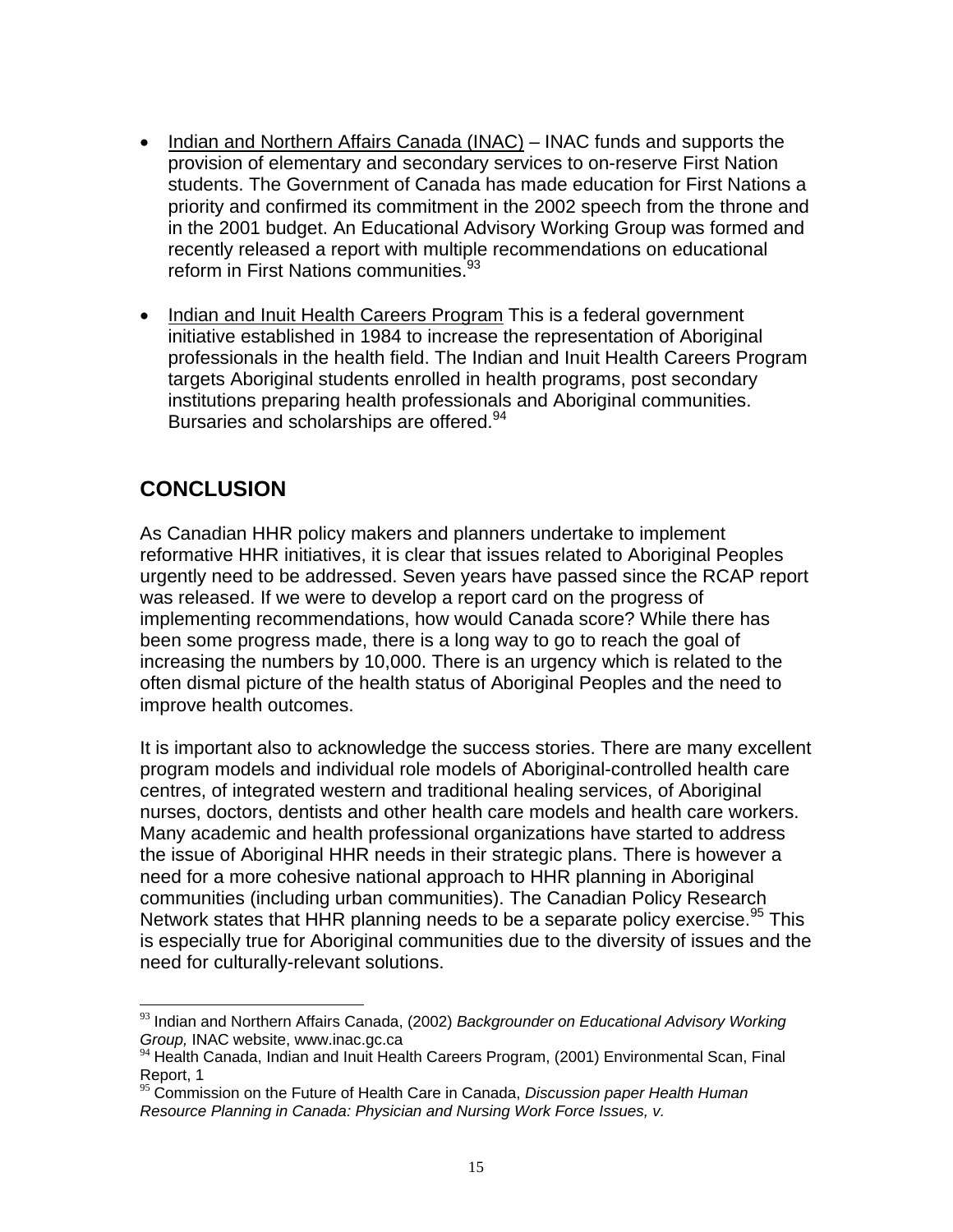Potential key areas of focus for such a strategy were identified by participants at a recent health careers meeting hosted by NAHO including:

- Planning should occur within a population health framework; there are many determinants of health which impact on recruitment and education. Cultural, education, age and gender and socio-economic issues need to be addressed.
- HHR planning for Aboriginal communities should reflect self-determination principles.
- Opportunities for dialogue and planning are needed so that information can be shared and strategic solutions and collaborative initiatives can be developed. There are many success stories to learn from.
- Cultural competency needs to be addressed in academic curricula and in professional standards; non-Aboriginal health care providers, policy makers, health professional associations and other Aboriginal health stakeholders need to understand the issues and the a cultural context to provide effective services.
- HHR planning for physicians and nurses is a priority however there is a lack of health care workers in all disciplines.
- More specific information is required about Métis and Inuit HHR context and needs in order to build a more equitable base of health providers from their respective populations.
- Improved information is needed to focus promotion initiatives to youth (e.g. the numbers dropping out of school, the numbers of youth who do not pursue post-secondary education).
- A collaborative Aboriginal HHR research agenda is a fundamental development.

In closing, as Indigenous Peoples across the world strive to improve their health outcomes, HHR issues remain as one of the greatest challenges. There are opportunities to share international success stories, assist one another in creating solutions that are innovative, and collaborate in research. It is worth considering that Aboriginal Peoples are the fastest growing population group in Canada and have a comparatively young population. Therefore, Aboriginal health care providers potentially represent an important labour pool for Canada and could be an alternative to strategies recruiting from other countries.